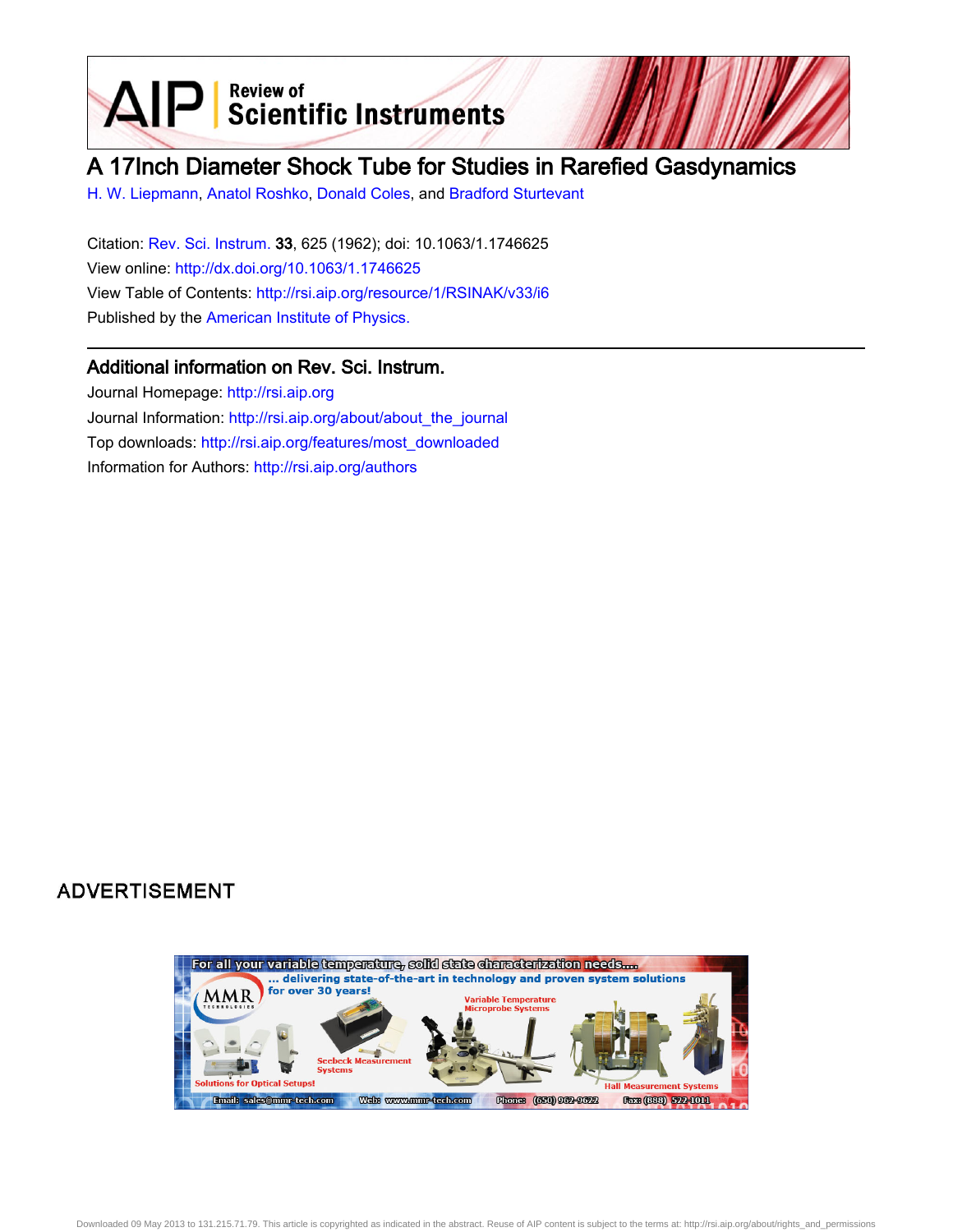### A 17-Inch Diameter Shock Tube for Studies in Rarefied Gasdynamics

H. W. LIEPMANN, ANATOL ROSHKo, DONALD COLES, AND BRADFORD STURTEVANT *Graduate Aeronautical Laboratories, California Institute of Technology, Pasadena, California*  (Received February 27,1962; and in final form, April 9, 1962)

A shock tube for studying problems in rarefied gasdynamics is described. The motivation for operating at low density (to increase the length and time scales of certain interesting flows) and the effect of low density on the performance and design of the shock tube are discussed. In order to guarantee uniform and reproducible shock waves of moderate strength, the configuration of the tube is conventional. However, innovations are introduced (for example in the suspension, the pumping system, and the diaphragm loading and rupturing mechanism) to simplify the operation of the large facility. Care in the design of the tube as a vacuum system has resulted in a leak rate of less than 0.01  $\mu$  Hg per hour. A series of shakedown runs at relatively high pressures has shown, for example, that the reproducibility of a given shock Mach number is  $\pm 0.6\%$ .

#### 1. INTRODUCTION

STUDIES in rarefied gasdynamics have generally been  $\overline{u}$  directed toward the understanding of processes such as those operative in boundary layers, shock waves, and reaction zones. The length and time scales of such dissipative flows are determined by the mean free path and mean collision time, respectively. At sufficiently low densities these scales become large enough that details of the flow can be observed, and this fact has been used frequently in wind tunnels (e.g., in the measurement of shock wave profiles in the Berkeley low density wind tunnel<sup>1</sup>). Similarly, orifice flow at reduced pressures has proven to be an interesting dissipative flow which can be easily studied.<sup>2</sup>

The shock tube<sup>3</sup> is capable of generating many nonsteady dissipative flows at elevated temperatures, and it is for the purpose of examining such flows at low density that a 17-in.-diam shock tube has been constructed at the Graduate Aeronautical Laboratories of California Institute of Technology (GALCIT). Since the scale of the flows in the tube is generally larger than in standard shock tubes, the size of the facility must also be larger to keep the flows geometrically similar. In order to maintain a well-defined plane shock, for example, the tube diameter should be, say, 50 times larger than the shock thickness.

As the density is decreased in a tube with fixed diameter, the increased scale of the dissipative regions has a strong effect on the behavior of the shock tube flow. Three of the most important thickening regions are the shock wave, the boundary layer behind the shock, and the contact region. The major effect of boundary layer thickening is to decrease the distance between the shock wave and the contact region.4 Thus three adjacent regions (the shock wave, the shocked gas region, and the contact zone) change radically with decreasing density. These changes are important in the transition from nearly ideal behavior at high pressures to the extreme low-pressure limit of a free cloud of driver gas expanding into a highly evacuated tube. For, as the shock and contact zone thicken and the region between them decreases in size, it is evident that driver gas eventually penetrates into the shock and, ultimately, the features of the diffusively thickening contact zone domi nate.<sup>5</sup>

Two measures of the departure of the flow in a shock tube from ideal are the ratio of shock thickness to tube diameter,  $\delta/d$ , and the ratio of shock-contact separation to tube diameter,  $\ell/d$ . The presence of the boundary layer behind the shock waves causes a loss of mass from the shocked gas to the wall. By continuity, this loss results in a decrease in  $\ell$  from the ideal value. The contact surface adjusts its distance from the shock wave until, if the tube is long enough, a steady state is reached in which the mass loss into the underlying boundary layer is just equal to the rate of mass capture by the shock wave, i.e., until  $\ell$ is constant= $\ell_m$ . This asymptotic state is reached after the shock has traveled 10 or 15 times  $\ell_m$  from the diaphragm station.4 Since we will be concerned with *C/d* of order 1 and the shock tube is 50 diameters long we can always use  $\ell_m$ for  $\ell$ . The asymptotic value  $\ell_m$ , calculated in reference 4, can be written in the functional form

$$
\ell_m/d = f(M_s, \gamma)(a_1 d/\nu_1), \qquad (1)
$$

where  $M_s$  is the shock Mach number,  $\gamma$  the ratio of specific heats, and  $a_1$  and  $v_1$  are the speed of sound and the kinematic viscosity in the undisturbed gas.

Now, whereas  $\ell_m/d$  decreases with decreasing initial pressure, the shock thickness increases, and is given by the function form

$$
(\delta/d) = g(M_{\ast}, \gamma)(\nu_1/a_1d). \tag{2}
$$

<sup>&</sup>lt;sup>1</sup> F. S. Sherman, National Advisory Committee for Aeronautics, Tech. Note 3298 (1955).<br>
<sup>2</sup> H. W. Liepmann, J. Fluid Mech. **10**, 65 (1961).

<sup>&</sup>lt;sup>3</sup> For a description of shock tubes, cf., for example, I. I. Glass and G. N. Patterson, J. Aero. Sci. 22, 73 (1955).<br><sup>4</sup> Cf. R. E. Duff, Phys. Fluids 2, 207 (1959); and A. Roshko, Phys.

Fluids 3, 835 (1960).

<sup>&</sup>lt;sup>5</sup> Of course, the extent to which the departure of the shock tube flow from ideal can be tolerated depends on the experiment, and blanket statements cannot be made about the utility of shock tubes at low pressures. In studies of chemical reactions in hot, uniform gases, say, the requirements for uniformity are strict because of the sensitive temperature dependence of reaction rates. On the other hand, there are no requirements on flow duration in the study of an expanding cloud of driver gas or of the approach to that limit from high pressures.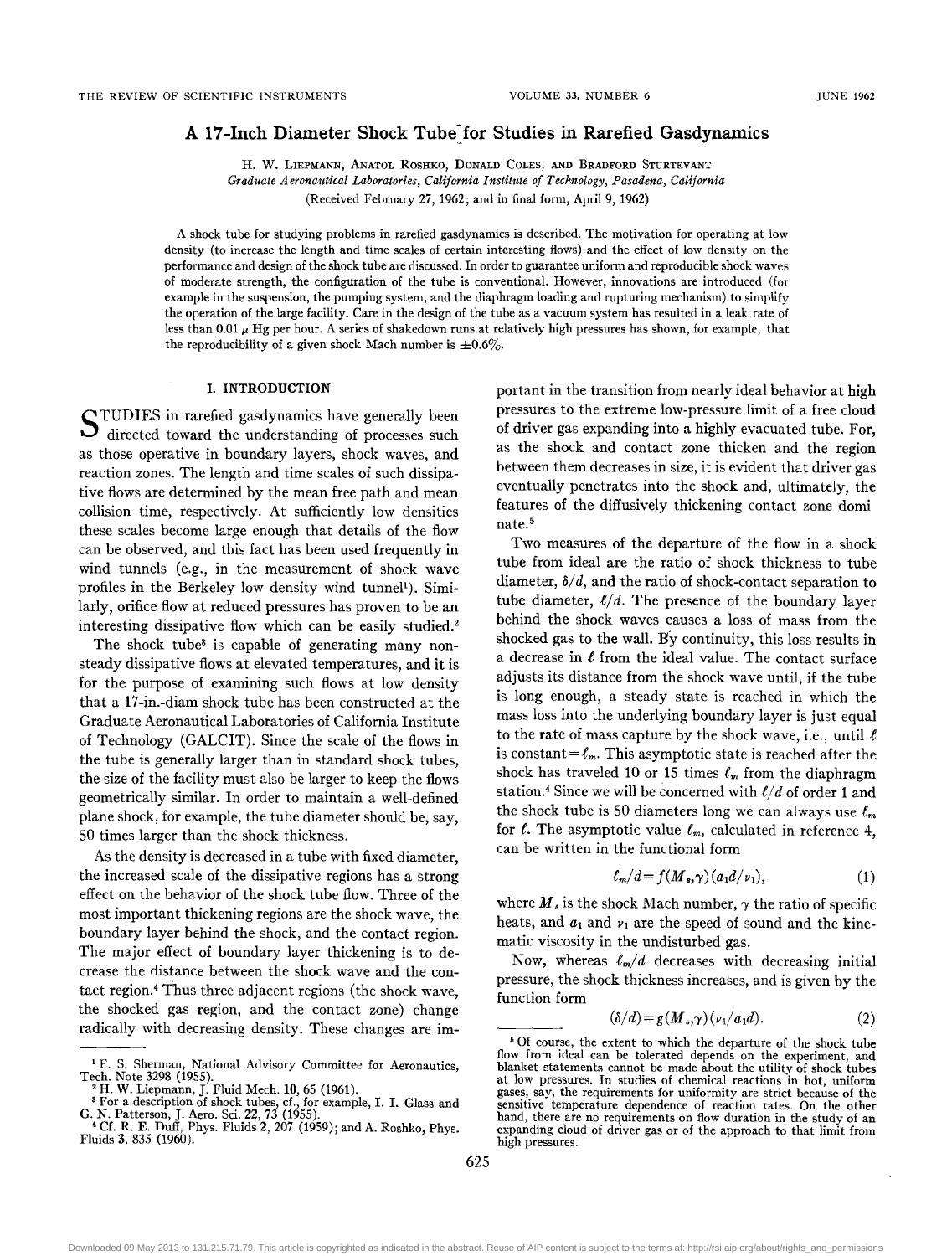Therefore

$$
\delta/d \cdot \ell_m/d = f \cdot g = \text{fnc}(M_s, \gamma) \quad \text{only.} \tag{3}
$$

Note that if for some reason one of the quantities  $\delta/d$  or  $\ell_m/d$  is fixed (say  $\delta/d = 0.02$  to insure shock planeness) then the other is determined by  $M_s$  and  $\gamma$  and *is independent of tube diameter.* With shock waves of  $M_s = 6$  to 10 in argon, if  $\delta/d = 0.02$ , then  $\ell_m/d = 1.0$ . Equations (1) and (2) are plotted in Fig. 1 for argon in the 17 -in.-diam shock tube. In this case  $\delta/d = 0.02$  corresponds to a shock wave about 1 cm thick obtained at about  $p_1 = 20 \mu$  Hg.

#### II. DESCRIPTION OF TUBE

The GALCIT 17-in. shock tube facility is designed to take maximum advantage of the flexibility inherent in shock tubes as tools for basic experimental research in gasdynamics. It was felt from the beginning that reproducibility of operation and simplicity could best be achieved in a tube of conventional type, in spite of the unconventional requirement of operation at very low pressures. Most of the innovations in design, therefore, have arisen either through application of standard vacuum techniques to a device intended for alternate exposure to high and low pressures, or through efforts to provide for one-man operation.

The shock tube is not mounted on the floor of the laboratory, but is suspended from the ceiling (Fig. 2). A clearance



FIG. 1. Variation of shock thickness  $(\delta)$  and shock-contact separation (*t*) with  $P_1$  and  $M_s$  in the 17-in. shock tube  $(d=17.10 \text{ in.})$ .

of about seven feet is maintained except near the diaphragm, this clearance being sufficient for a fork lift used in assembly and disassembly of the tube. Such an arrangement not only simplifies the supporting structure but also frees valuable floor space for other equipment (such as a ping-pong table sometimes used for unsponsored research in low-speed aerodynamics). The basic driven section is 67.9 ft long and consists of five  $12\frac{1}{2}$ -ft lengths and one 6-ft length (the "anchor section"). It can be extended to a maximum length of 72.0 ft by adding shorter lengths of pipe. The only section of the shock tube rigidly fixed to the building is the anchor section which incorporates the downstream half of the diaphragm joint and is also fitted with two 6-in. ports leading to the vacuum pumping system. Axial recoil during firing is transmitted laterally from this anchor section to an I-beam structure which also supports two of the four pumps.

Each pipe section is supported by coil springs from trolleys on an overhead rail. After a new section has been raised by the fork lift and attached to its trolleys, the height is adjusted so that the flanges are one foot below the rail. The new section is then rolled into position next to the previously assembled tube, the outside diameters of the mating flanges are aligned by a compression strap, and the flanges are bolted together. Any small deflection which results from this alignment procedure is absorbed by the spring suspension. Experience has shown that a section of the shock tube can be added or removed in about 30 min, if necessary by one man.

The shock tube is made from 17-in. i.d. welded type-304 stainless steel pipe with a wall thickness of  $\frac{1}{2}$  in. Seamless extruded tubing was originally specified but after difficulties encountered in fabrication by the manufacturer had caused a delay of about nine months, the original order was canceled at the request of the supplier. Welded pipe was then ordered from Swepco Tube Corporation of Clifton, New Jersey, and this pipe has proved to be satisfactory in every way. The pipe was fabricated in  $12\frac{1}{2}$ -ft lengths, each length being leak tested with a mass spectrometer and the welds being ground smooth by the manufacturer before delivery. After the pipe arrived in Los Angeles in late 1960, the inside was honed to a surface finish of approximately 40  $\mu$ in. by Industrial Hydraulics, Inc. (Fig. 3), and the outside was sandblasted. All further machining was done at Caltech by its Central Engineering Services.

One of the most difficult problems arising in fabrication, and one which may not have been solved in the best possible way, was the attachment of the mild steel flanges at the ends of the pipe sections. Because it was originally expected that this would not require welding, the honing operation was carried out first. Several methods of flange attachment were considered and discarded, and one trial weld was made. A full circumferential weld, however, caused unacceptable local shrinkage of the pipe and flange,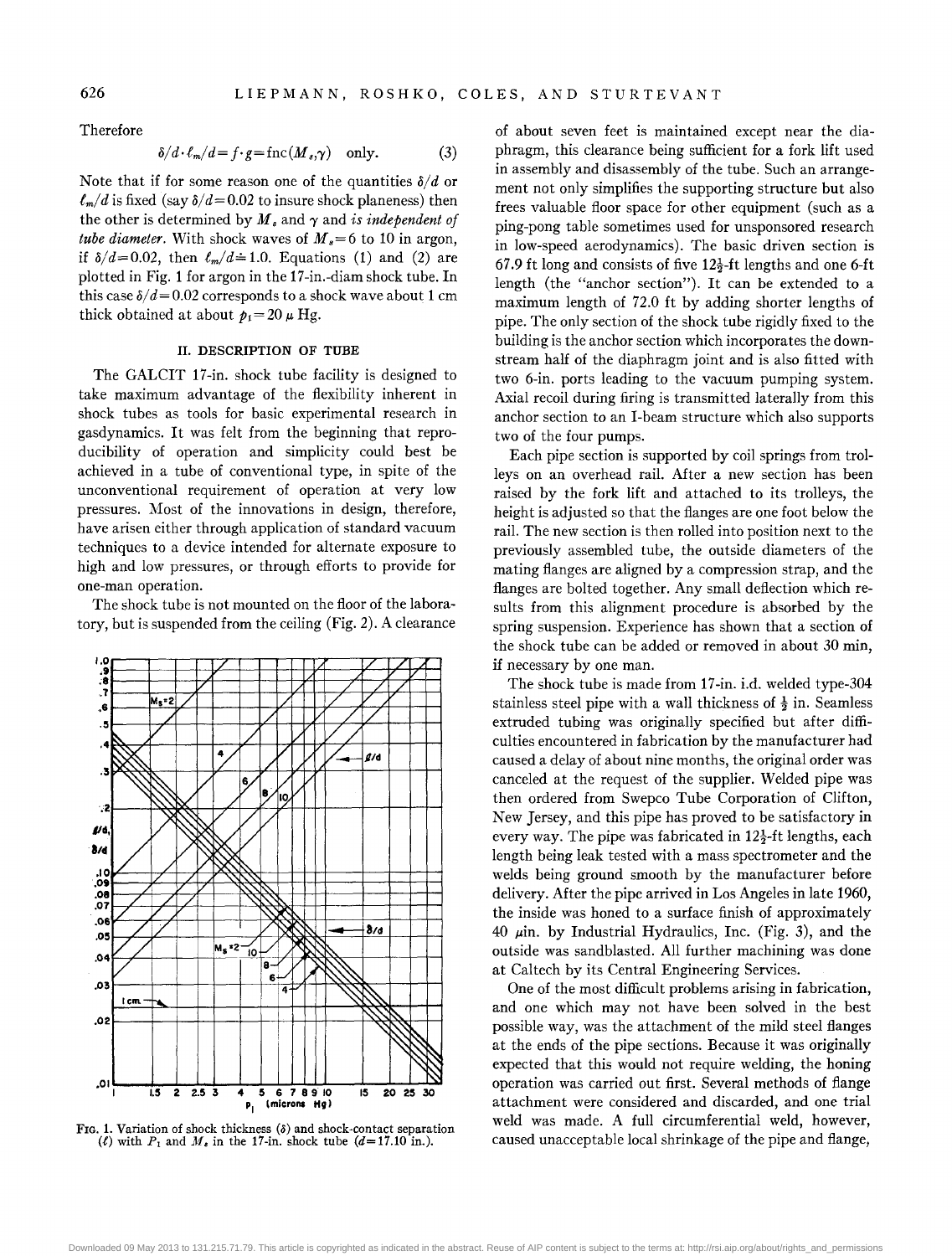

with very large residual stresses. The scheme finally adopted was to turn grooves in the pipe and flange for a single-acting circumferential wire key of  $\frac{1}{4}$ -in. diameter. This key transmits axial tension loads to the flanges, while axial compression loads are carried by the ends of the pipe directly. A number of small nonstructural tack welds hold each flange in close contact with its key. Slight local distortions can be detected inside the pipe under these welds, but are hardly noticeable from the aerodynamic point of view. An alternative procedure might have been to attach the flanges with continuous welds and to stress-relieve the sections before honing; but this procedure could well have proved to be as troublesome as the one actually used.

After installation of the flanges, the ends of the sections were faced square and parallel, an O-ring groove was cut in the exposed pipe end, and the flange o.d.'s were turned concentric with the pipe i.d. The final concentricity is not completely perfect, and some of the joints assembled with the o.d.'s of the mating flanges flush show lateral displacements of the inside surfaces of as much as 0.015 in. If necessary, however, this displacement can be reduced by rotating one or both pipe sections. Finally, instrumentation pads were machined on the pipe wall of most of the pipe sections at points 20 and 70 cm from the O-ring end. These pads consist of a  $1\frac{3}{8}$ -in.-diam access hole through the wall, a  $2\frac{7}{8}$ -in.-diam flat on the tube o.d. for an O-ring seat, and four blind tapped holes for bolting instrumentation plugs to the shock tube. The finished inside diameter of the shock tube is  $17.097 \pm 0.005$  in. throughout the length of the low-pressure section except near the center of the anchor section, where some distortion occurred during welding of the pump flanges. This diameter was selected in the course of the honing operation as the smallest value which would allow machining the inside of the pipe completely. The tolerance mentioned includes out-of-roundness, variations from point to point along the tube, and miscellaneous distortions during fabrication. The pipe sections are not perfectly straight, however, being curved in some cases by as much as  $\frac{3}{16}$  in. in  $12\frac{1}{2}$  ft.

The driver section is made of the same pipe as the driven section, except that the inside surface is not honed and the flanges are attached by continuous circumferential structural welds. Although the maximum design pressure for this section is 15 atm, a static test was carried to 33 atm in order to prove the integrity of the driver as a pressure vessel.

#### III. THE TUBE AS A VACUUM SYSTEM

Some care was taken in the design of the facility as a vacuum system. The material from which the tube was made was specified to be stainless steel primarily because of its good performance under vacuum. The number of instrumentation access holes in the five  $12\frac{1}{2}$ -ft sections of the tube was kept to a minimum, and their design was standardized to insure complete interchangeability. There are two pads in each section (Fig. 2) except in the anchor and extreme downstream driven sections, which have four pads each. Five short test sections ranging in length from 2 to 5 ft are available for the installation of further instru-



FIG. 3. Interior of shock tube showing surface finish.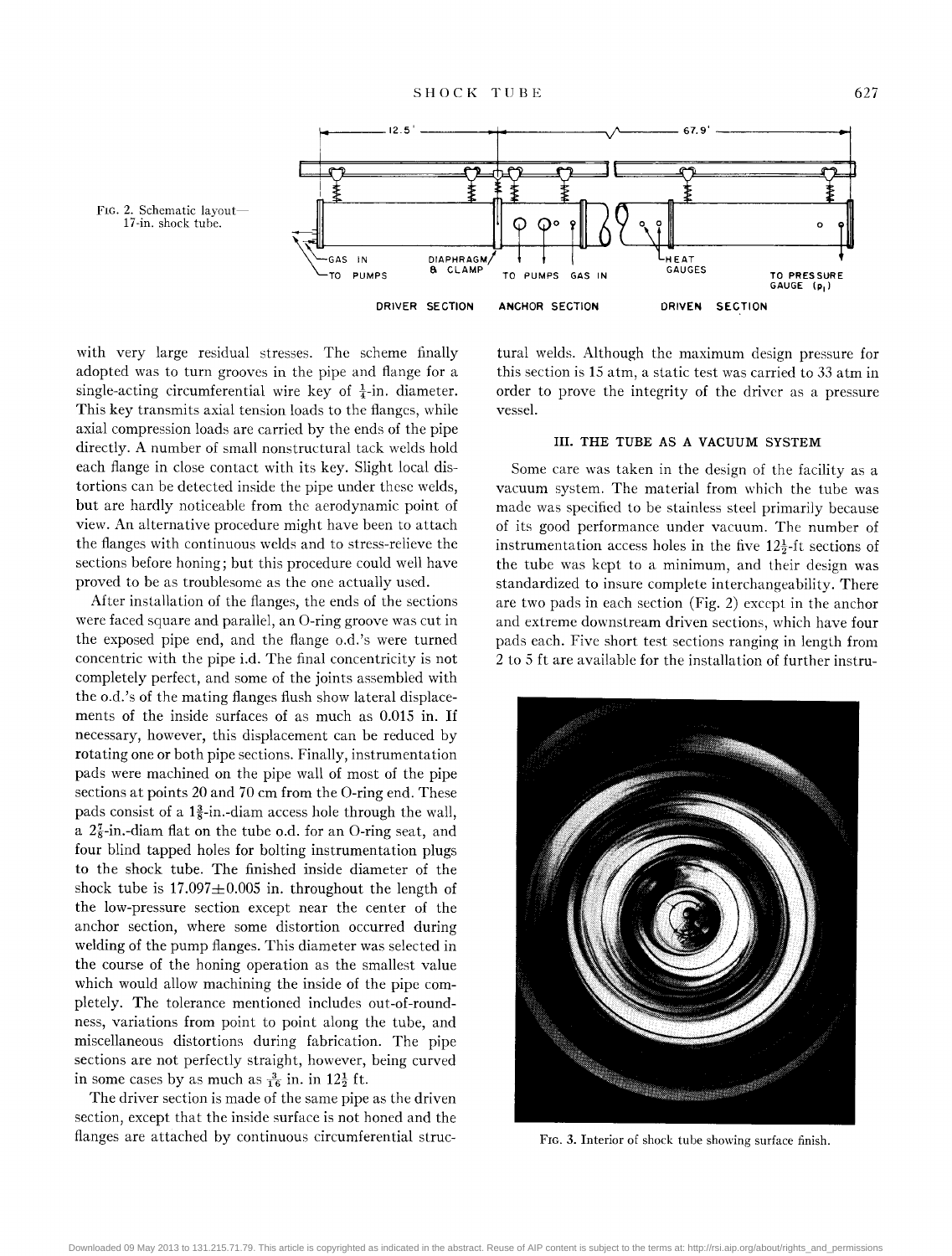mentation at any point in the tube; it is not intended to make further alterations in the basic tube.

N'eoprene O-ring seals were used exclusively and the number of welded joints exposed to vacuum was minimized. The O-ring grooves and faces at the ends of the tube were cut into the stainless steel tubing material so that the tube-flange joint is outside of the vacuum system. In fact, provision of sufficient thickness for these O-ring grooves was the main reason for specifying a  $\frac{1}{2}$ -in. wall. In addition to the longitudinal seam made during the fabrication of the tubing, the only exposed welds are those joining the two 6-in. ports to the anchor section. Furthermore, all valves on the driven section are gate or bellows vacuum types.

Honing the inside of the tube contributed immensely to its performance as a vacuum system. Not only is the tube easy to clean, but adsorption on the smooth surface and consequent degassing are probably reduced. The quick diaphragm change method described below also probably reduces degassing by minimizing the time that the interior surfaces are exposed to atmospheric pressure during diaphragm changes.

The above precautions have resulted in a measured leak rate in the nearly 70-ft long driven section, complete with plumbing and 12 thin film heat gauge instrumentation plugs, of less than 0.01  $\mu$  Hg per hour. (If this entire leak were through a single orifice from the atmosphere, the orifice diameter would be  $2 \times 10^{-4}$  mm.) The tube is always maintained under vacuum except during diaphragm change. The leak rate is observed to decrease continually, so it is probably largely due to degassing.

#### IV. PUMPS

The primary pumping system (Fig. 4) consists of two German Heraeus pumps in series. The fore pump is a type E225 (pumping speed 132 cfm, inlet port 3 in. in diameter, ultimate pressure  $20 \mu$  Hg), and the vacuum pump is a



FIG. 4. Schematic diagram of pumping system.

Roots-type blower VPR-1600 (pumping speed 400 liter/ sec, 8-in. port, ultimate pressure  $0.5 \mu$  Hg). The pumps are separated by a 3-in. pneumatic gate vacuum valve, Consolidated VST-33, in a 3-in. all metal line, and the Roots blower is connected to a 6-in. port in the anchor section through an 8-in. bellows and elbow and a Consolidated VST-62 6-in. toggle gate valve. The inlet ports enter at the side of the tube to reduce the chances of foreign particles dropping into the pumps.

This arrangement of pumps, requiring no bypass lines or valves and no oil warm-up time, has definite advantages in systems such as shock tubes which are repeatedly pumped down from atmospheric pressure. In the roughing phase the Roots blower merely windmills until a pressure of 6 mm is reached, at which time it automatically turns on. The system is further simplified in that no traps or baffles are required to prevent backstreaming of oil vapors, since rotor clearances eliminate the need for lubrication. The high cut-in pressure (compared with  $10-100 \mu$  Hg for oil diffusion pumps) eliminates the usual valley in the pumping curve and thereby reduces the pump-down time. The relatively low pumping speed at low pressures compared with that of a diffusion pump of equivalent cost is a potential disadvantage of the Roots blower in a leaky system, but in the 17-in. shock tube the pumping speed is more than adequate (10 min to pump the 110 cu ft driven section from atmospheric pressure to  $\frac{1}{2}$   $\mu$  Hg). The VPR-1600 pumps the whole tube to about 0.2  $\mu$  Hg, less than half of its guaranteed ultimate pressure of  $\frac{1}{2} \mu$  Hg.

For attaining higher vacuum, another independent pumping system is mounted at the other 6-in. port in the anchor section. It consists of a Kinney KC 46 in series with a smaller Heraeus Roots blower, the VPR-152A (pumping speed 40 liter/sec, 3-in. inlet port, ultimate pressure  $2 \times 10^{-6}$  mm Hg). In addition to permitting studies in high purity rarefied gases other than air, this system serves as a spare in case of breakdown. The pump-down time from atmospheric pressure to  $10^{-5}$  mm Hg using both pumping systems is about  $\frac{1}{2}$  h.

#### V. DIAPHRAGM CLAMP AND CUTTING DEVICE

A quick opening clamp is used at the diaphragm station to join the driver section to the anchor section. It clamps the two mating flanges uniformly around their circumference and is opened or closed with one motion of a cam locking device (Fig. 5). To open the clamp a solenoiddriven locking pin must be withdrawn. This pin is interlocked by a pressure switch so that the clamp can not be opened if the driver is pressurized or if electrical power fails. In fact, an attempt to energize the solenoid when the driver is under pressure opens a dump valve in the driver. A diaphragm assembly, consisting of the diaphragm bolted at its circumference between two heavy rings, nests be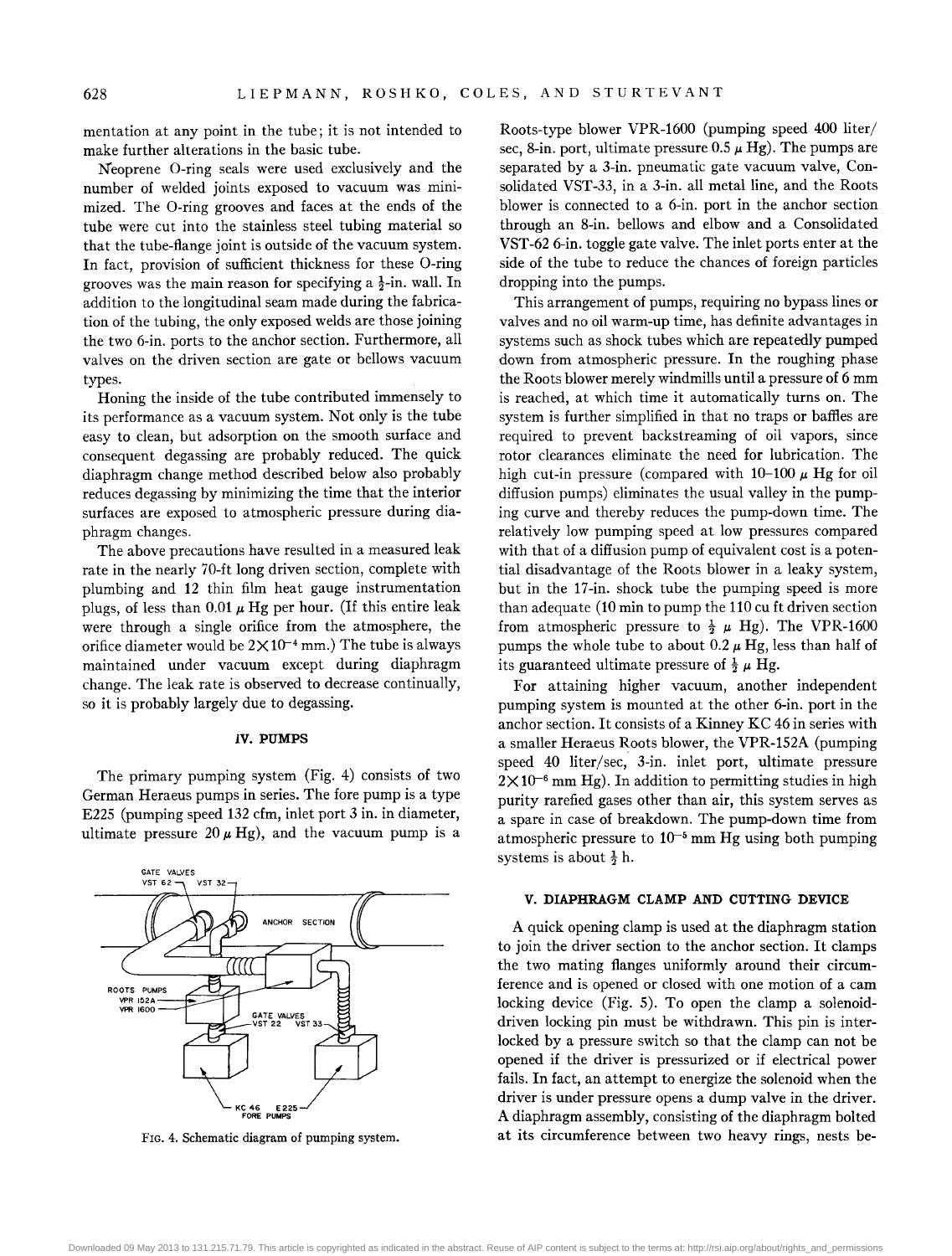tween the mating flanges. Seals are made by two O-rings in the anchor section flange and one in the diaphragm rings. The advantage of this system is that diaphragms can be bolted into the rings during pump down or when the facility is shut down. Then, all that remains for the actual diaphragm change is to open the clamp, roll back the driver section, remove the old ring and diaphragm, load the new, and reclamp the driver; a simple 30-sec job for one man. This arrangement helps make it possible for a single member of the research staff to operate the tube without technical assistance.

A cruciform blade cutting device (Fig. 5) is used for bursting the diaphragms.<sup>6</sup> The blades, which are on the low pressure side of the diaphragm, cut it as it bulges under pressure. A given blade setting and diaphragm thickness give accurately reproducible bursting pressures and, more important, shock Mach numbers (Sec. VII). However, a development program is still continuing on the device because at high pressures (near the free bursting pressure of a given diaphragm) the petals tear away from the rings, an effect not observed in the test rig of reference 6. In most cases the fragments are found in the far end of the *driver*  section, so they are apparently torn off by the reflected shock wave (diaphragms that are intact are usually found to have their petals pointing into the driver). This effect becomes serious with thin diaphragms for which the free bursting pressure is only a few pounds above the minimum *P4* (reference 6, Fig. 4). In fact, the 0.006 and 0.010 in. 1100-0 Al diaphragms tested in reference 6 suffer petal loss



FIG. 5. Diaphragm assembly, clamp, and cutter. 6 A. Roshko and D. Baganoff, Phys. Fluids 4, 1445 (1961).

over their whole  $p_4$  range. The use of materials with better fatigue resistance and a redesign of the cutter are being investigated at present.

#### VI. CONTROLS

In order that the tube can be easily operated by one person in the course of an experiment, a complete set of controls is mounted on a console at the test section (the pumps and associated valves can also be operated from a switchboard on the pump stand). In this way all operations other than diaphragm change can be performed at the test section. The initial driven section pressure  $p_1$  is measured at the test section by a battery of gauges (aneroid, Pirani, and McLeod) mounted on the console and connected to the tube through a I-in. bellows. A special valve which closes flush with the i.d. of the tube isolates the gauges from the test section during a run. A system of bellows vacuum valves on the console controls the admission of test gas or air to the driven section. This gas is carried through a I-in. vacuum line from the console to the anchor section where it is admitted through a Veeco solenoid valve. The test gas inlet and pressure measuring lines are at opposite ends of the tube to insure that the gauges measure test section pressure rather than local pressures near the gas inlet. Also, in changes of tube configuration only one line between the console and test section needs to be changed.

Either of two driver gases (usually nitrogen and helium) can be admitted to the tube from the console. Two regulators and toggle throttle valves on the console join to a high pressure line that runs to the driver. A pressure gauge mounted on the console and connected to the driver through a separate line measures  $p_4$ , the driver pressure.

Also mounted on the console is some electronic equipment that is considered a permanent accessory to the tube; 2 Berkeley counters, 6 special fast-rise, high-gain preamplifiers (RHS Electronics model 201), and 6 junction boxes, each containing heating circuits, differentiators, and outputs for 2 thin film heat gauges.

#### VII. SHOCK TUBE PERFORMANCE

A series of 130 runs at relatively high initial pressures (1-10 mm) was made during the trials and shakedown of the facility. Certain features such as the diaphragm clamp, the cutting device, the feasibility of one-man operation, etc., were checked out, and some measurements of tube performance were made. The shock velocity was measured at 6 stations with thin film platinum heat gauges mounted in the instrumentation access holes (Fig. 6). Side wall heat transfer measurements and an indication of diaphragm opening time were obtained. These measurements were made simultaneously, with all amplification and recording done at the test section. The signals were led from the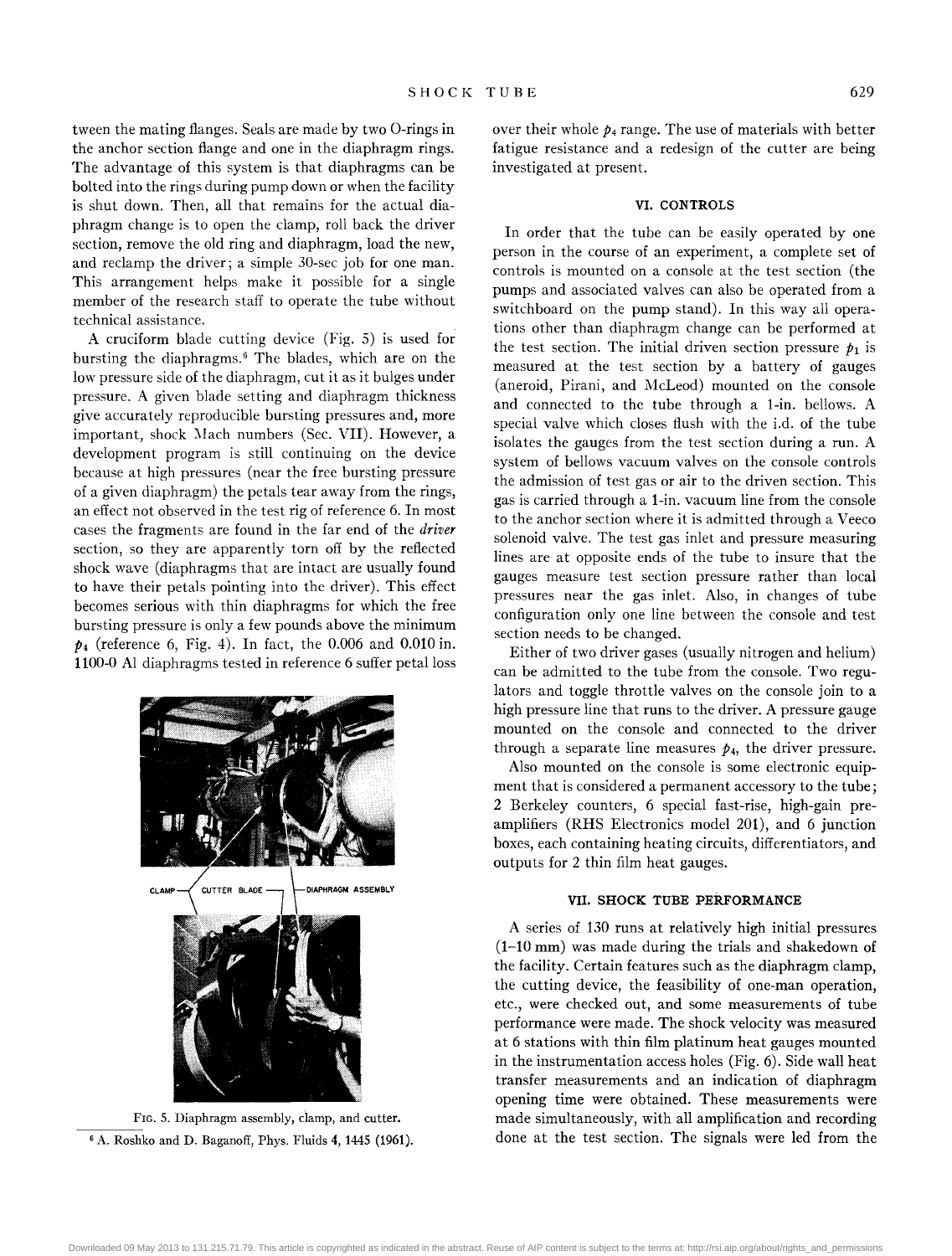

FIG. 6. Thin film heat gauge.

 $185-\Omega$  films to the console through heavily shielded double 96- $\Omega$  coaxial cables up to 80 ft in length. With this arrangement it was possible for a single operator to obtain data on 5 timers and 2 oscilloscopes while averaging 2-3 runs per hour. The materials cost in a typical run was \$1.65 for the diaphragm (\$.50 material, \$1.15 labor) and \$5.00 for helium.

One quite important piece of information obtained from the measurements was the repeatability of the shock Mach number. Over the course of more than a month the velocity of the shock wave generated by one particular blade setting, diaphragm material, etc., was measured 28 times in the test section. In this case  $p_1$  was 5 mm (air),  $p_4$  about 18 psig (helium), the diaphragm was 0.020 in. thick 1100-0 aluminum and the mean shock Mach number was 4.28. The rms deviation in the time for the shock to traverse 50 cm was 2  $\mu$ sec out of 337, or  $\pm 0.6\%$ . This means that the temperature and pressure ratios were reproduced to about  $\pm 1\%$ . Actually, at least as much scatter was introduced in the measurement of  $p_1$  as in the rupture of the diaphragm. The use of a  $0-50$  mm absolute pressure dial gauge to measure  $p_1 = 5$  mm resulted in an estimated standard deviation of at least 0.1 mm or  $\pm 2\%$ . Now, from the shock tube equation,

$$
\frac{d(p_4/p_1)}{p_4/p_1} = \left[2 + \frac{2\gamma_4}{\gamma_4 - 1} \frac{M_s}{\gamma_1 + 1} \frac{dM_s}{a_4 - M_s}\right] \frac{dM_s}{M_s}
$$
(4)



FIG. 7. Time between diaphragm rupture and shock arrival 2.6 diameters downstream vs blade setting ( $p_1 = 5$  mm, helium driver).

so that for the conditions considered here the deviation in Mach number from  $p_1$  variation alone is at least  $\Delta M_s$  $M_{s} \ge \pm 2/6.3\% \doteq \pm 0.3\%.$ 

Under the above conditions, the shock reaches a maximum velocity about half-way down the tube, 20 diameters from the diaphragm. The attenuation in the last  $12\frac{1}{2}$  ft of the tube is  $0.03\%/$ ft. This figure is  $50\%$  larger than the value predicted for laminar boundary layers and one tenth the value predicted for turbulent boundary layers.<sup>7</sup> (Laminar-turbulent transition is observed to occur 4.4 ft behind the shock.) A maximum attenuation of  $0.1\%/$ ft in  $12\frac{1}{2}$  ft is observed just after the shock goes through its maximum velocity and may be associated with the shock formation process. 8

At the first measuring station, 2.6 diameters from the diaphragm, a well-defined shock wave moving at  $70-80\%$ of the final velocity and followed by a highly nonuniform flow is observed. As a measure of the diaphragm opening time, the time interval between initial rupture of the diaphragm (determined by a shorting device mounted on the cutter blade) and the arrival of this shock at the first film gauge was measured. This quantity is plotted in Fig. 7 against cutter blade setting for two different diaphragms. It is evident that the diaphragm behaves differently at small blade settings than at large. Indeed, it seems plausible that when the blades are close to the diaphragm and the bursting pressure is relatively small the details of the diaphragm slicing determine the opening time, whereas at large settings the brute force of the pressure swamps other effects. Now, as the blade setting increases, the end of the blade at the perimeter of the tube recedes from the fixed diaphragm, so the diaphragm is not sliced all the way from its center to its outer edge by the blades but must partially tear. It seems reasonable that the increasing opening time for increasing but small blade settings reflects the increasing amount of tearing in the opening process. If so, this result graphically illustrates the effectiveness of cutting blades in decreasing opening time. In fact, a new method of adjusting the blade setting is being incorporated in which one of three different blades with different radii of curvature is inserted at the diaphragm station, rather than a single movable blade as at present.

Near the free bursting pressure of the diaphragm, on the other hand, the opening time  $\tau$  is presumably determined by acceleration of the petals by the pressure force  $p_4$ . One can then argue from a simple model that, *for a given blade setting,* 

$$
\tau \sim d \left(\frac{\rho}{\sigma_{\text{ult}}}\right)^{\frac{1}{2}},\tag{5}
$$

where  $\rho$  is the density of the diaphragm material,  $\sigma_{ult}$  its

<sup>7</sup> H. Mirels, National Advisory Committee for Aeronautics, Tech. Note 3278 (1956).<br>
<sup>8</sup> D. R. White, J. Fluid Mech. 4, 585 (1958).